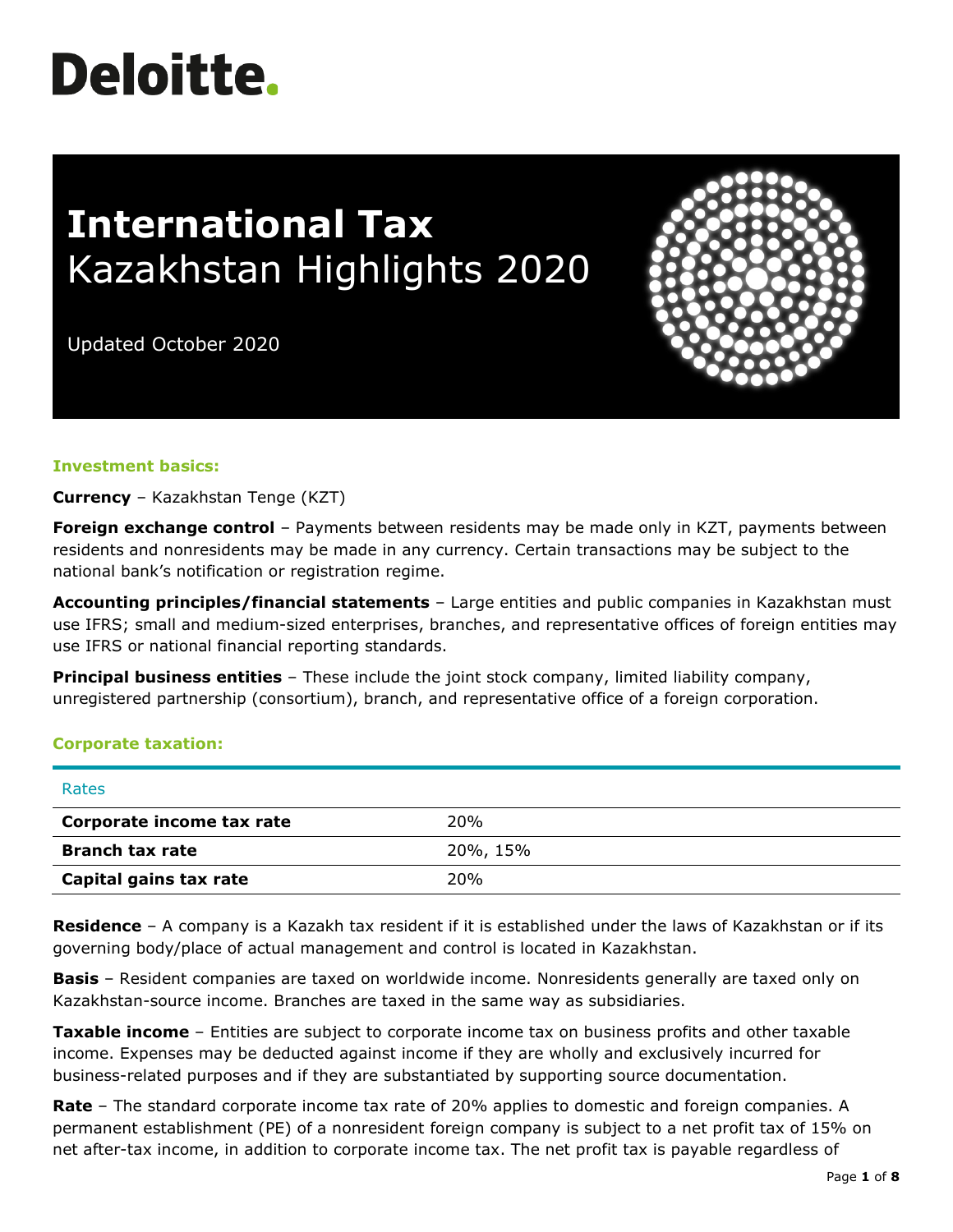whether net profits are remitted to the parent company and the tax rate may be reduced under an applicable tax treaty.

**Surtax** – A surtax exists in the form of an excess profits tax levied on subsurface users. The excess profits tax was abolished for subsurface users engaged in the mining industry as from 1 January 2018.

**Alternative minimum tax** – There is no alternative minimum tax.

**Taxation of dividends** – Dividends received are effectively exempt from income taxation, except for certain categories of dividend (such as dividends received from risk investment funds), in respect of which specific requirements must be met to obtain an exemption.

**Capital gains** – Capital gains are taxed at the standard corporate income tax rate. Certain categories of capital gain (including gains derived from the sale of shares that principally do not derive their value from subsurface use property) are exempt if certain conditions are satisfied.

**Losses** – Operating losses generally may be carried forward for up to 10 years following the year in which the loss is incurred. Losses may not be carried back.

**Foreign tax relief** - A credit generally is available for foreign taxes paid on foreign-source income, based on documentation confirming the foreign income tax payment.

**Participation exemption** – There is no participation exemption.

**Holding company regime** – There is no holding company regime.

**Incentives** – Certain tax and nontax incentives are available. Tax incentives are provided in the form of accelerated tax deductions for capital expenditure, provided certain requirements are met. Special tax regimes/incentives are available for qualifying nonprofit organizations and organizations operating in social spheres. Tax incentives in the form of a 100% reduction of corporate income tax, a zero coefficient to the land tax rates, and property tax at a zero rate apply to investments in qualifying investment priority projects where certain conditions are met. Other nontax reliefs granted depending on the type of the investment project mainly include exemptions from customs duties, access to state material grants, and investment subsidies.

#### **Compliance for corporations:**

**Tax year** – The tax year is the calendar year.

**Consolidated returns** – Consolidated returns are not permitted; each company must file a separate tax return. However, in certain cases, nonresidents with several PEs in Kazakhstan may opt to file a consolidated tax return.

**Filing and payment** – The corporate income tax return is due by 31 March of the year following the reporting tax year. A one-month extension may be obtained for electronically filed tax returns.

**Penalties** – Penalties are assessed at 1.25 times the official refinancing rate established by the national bank for each day of delay in paying the tax due.

**Rulings** – The tax authorities generally issue nonbinding rulings of an explanatory nature. However, rulings issued by the tax authorities individually to taxpayers will be considered during the tax appeal process. Advance pricing agreements also are possible.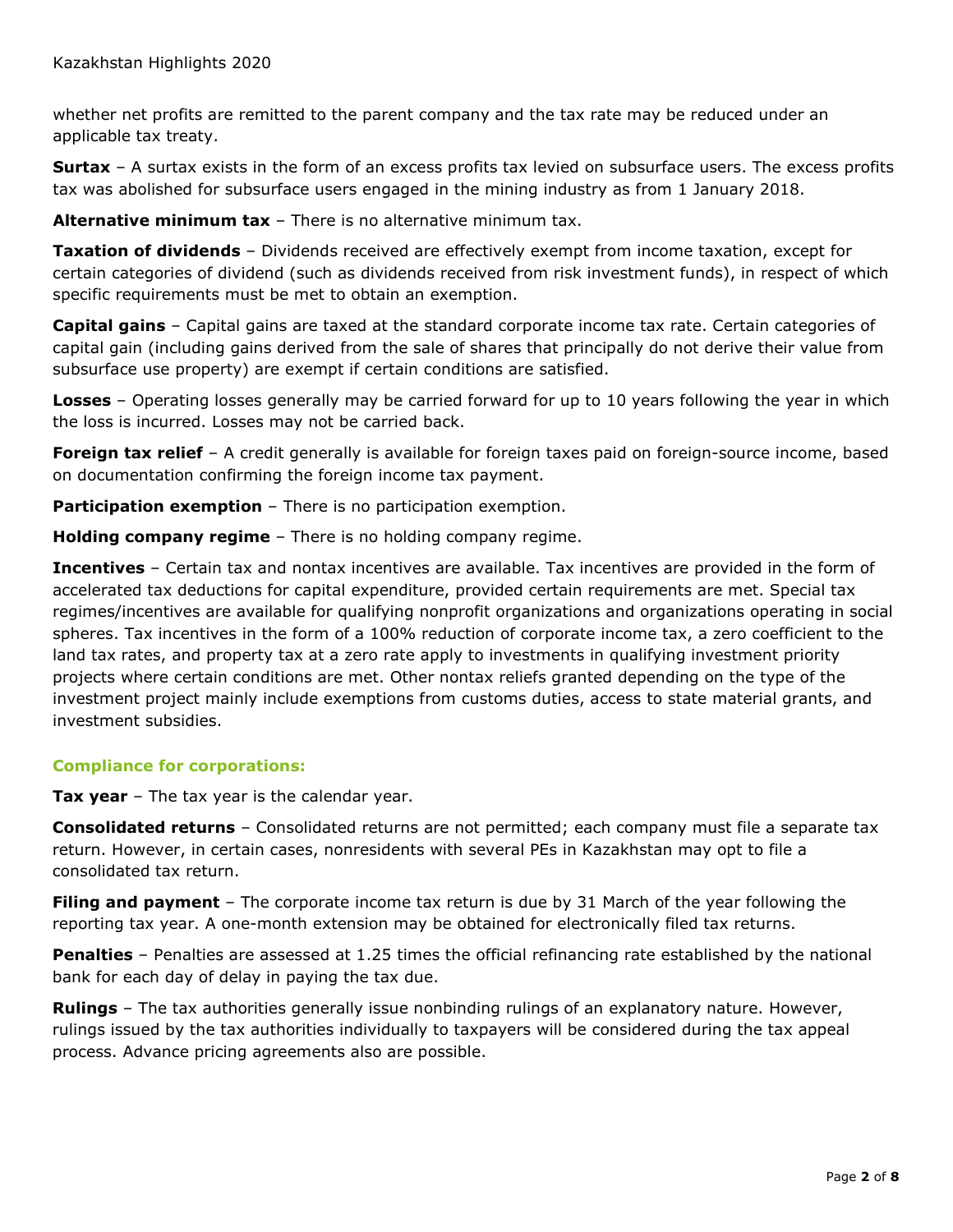### **Individual taxation:**

| Rates                      |                                                                                                                                                                                                                                                                                                                                                                                                                                                              |
|----------------------------|--------------------------------------------------------------------------------------------------------------------------------------------------------------------------------------------------------------------------------------------------------------------------------------------------------------------------------------------------------------------------------------------------------------------------------------------------------------|
| Individual income tax rate | For residents:<br>$\bullet$<br>5% (Kazakh-source dividends)<br>٠<br>10% (all other income)<br>٠<br>For nonresidents:<br>$\bullet$<br>5% (insurance premiums under risk<br>٠<br>reinsurance contracts, income from<br>rendering international transportation<br>services)<br>10% (employment income)<br>٠<br>15% (insurance premiums under risk<br>٠<br>insurance contracts, capital gains,<br>dividends, interest, royalties)<br>20% (all other income)<br>٠ |
| Capital gains tax rate     | Subject to individual income tax rate                                                                                                                                                                                                                                                                                                                                                                                                                        |

**Residence** – Tax residence is based on whether an individual is permanently residing in, or has his/her center of vital interests in Kazakhstan. The permanent residence test is based on the number of days of presence in Kazakhstan: a foreign individual is deemed a resident if they are present in Kazakhstan for at least 183 days in any consecutive 12-month period ending in the reporting tax year. The center of vital interests test is based on whether an individual is a citizen or a holder of a Kazakh residence permit and has a spouse and/or close relatives and a place of abode in Kazakhstan (belonging to the individual and/or their spouse and/or their close relatives). All three conditions must be met to establish tax residency.

**Basis** – Resident individuals are taxed on worldwide income. Nonresidents are taxed only on their Kazakhsource income. Kazakh-source income includes income from employment or other activities performed in Kazakhstan and any other benefits received in this respect, regardless of the place of payment.

**Taxable income** – Taxable income comprises primarily employment income (including benefits in kind), income from a business, income from third parties (including that received free of charge), and passive income. Local legislation provides for certain exemptions depending on the type of income and the individual's circumstances.

**Rates** – Employment income is taxed at a flat rate of 10% for both residents and nonresidents. Kazakhsource dividends are taxed at 5% and foreign-source dividends at 10% for residents. Insurance premiums under contracts of risk reinsurance and income from international transportation services are taxed at 5% for nonresidents. Insurance premiums under contracts of risk insurance, dividends, interest, royalties, and capital gains are taxed at 15% for nonresidents. Other income is taxed at 10% for residents and 20% for nonresidents.

**Capital gains** – Income derived from the sale of property is treated as capital gains subject to taxation unless the individual has held the property for more than one year. Subject to certain exceptions, income derived from the sale of shares of participations and securities is treated as capital gains subject to taxation. Income in the form of capital gains is taxed at the rate applicable to the individual based on their tax residency status.

**Deductions and allowances** – Standard monthly and other deductions are allowed for tax residents, such as a minimum monthly salary deduction (KZT 42,500 per month), deductions for voluntary pension fund contributions, medical costs, etc., as per prescribed limitations.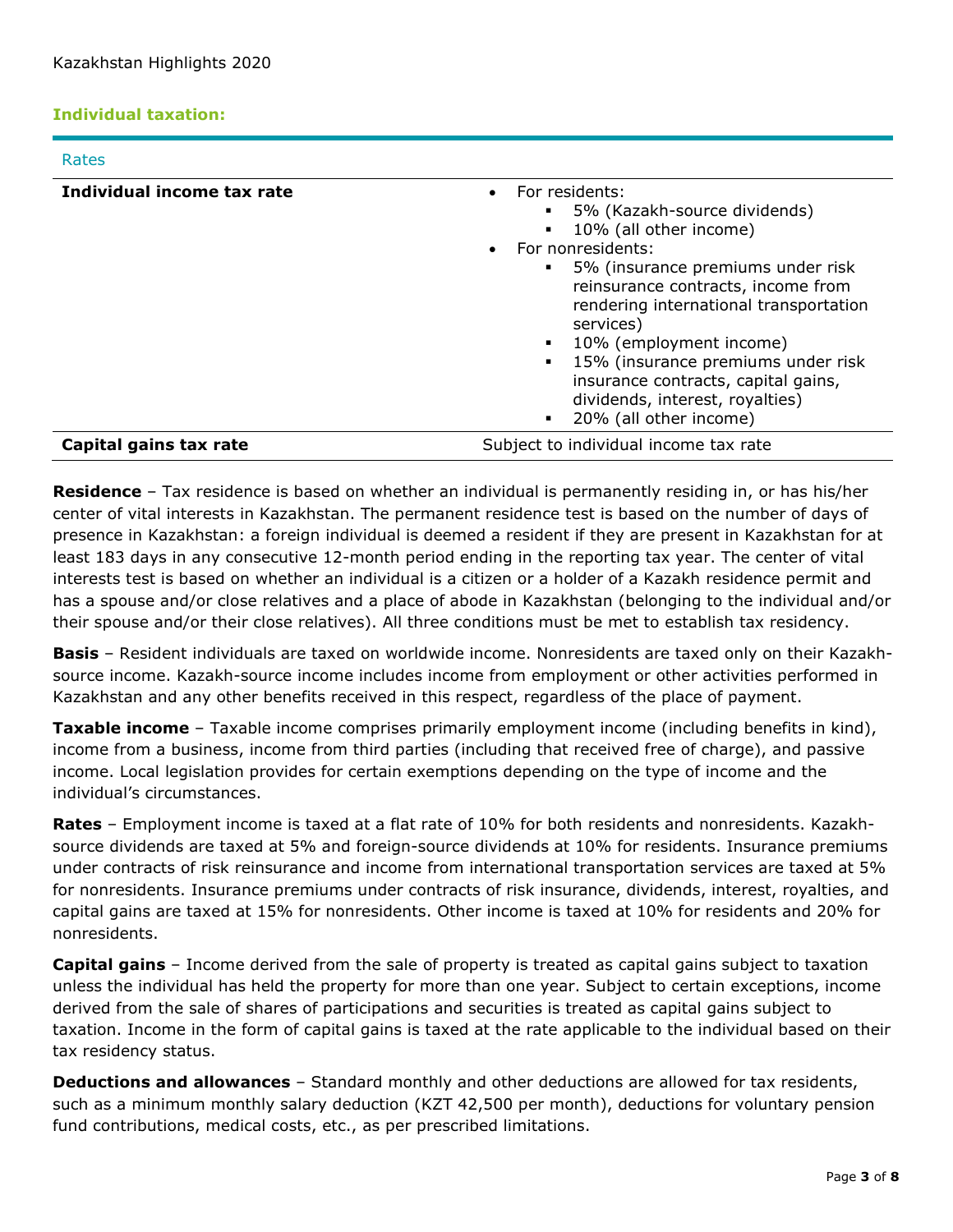**Foreign tax relief** – A credit generally is available for foreign taxes paid on foreign-source income, based on documentation confirming the foreign income tax payment.

## **Compliance for individuals:**

**Tax year** – The tax year is the calendar year.

**Filing status** – Tax returns for individual income tax are divided into two categories: an annual individual income tax return submitted independently by an individual or a quarterly tax return filed by a tax agent.

**Filing and payment** – Payroll-related taxes and obligatory payments must be remitted to the state on a monthly basis by the 25th day of the month following the month in which the tax point arises; reported on a quarterly basis by the 15th of the second month following the reporting quarter.

If an individual receives income not subject to taxation at source, or if a tax resident (applicable only to residents that are citizens, oralmans (i.e., certain immigrants intending to stay permanently in Kazakhstan), or residence permit holders in Kazakhstan) possesses foreign assets (e.g., an overseas bank account with a minimum balance, immovable property, foreign legal entity shares, or equity capital interests), a tax return must be filed by 31 March of the year following the reporting year, with payment of the final tax due by 10 April.

**Penalties** – Penalties apply for late payment of taxes, and administrative fines are imposed for noncompliance.

**Rulings** – The tax authorities generally issue nonbinding rulings of an explanatory nature. However, rulings issued by the tax authorities individually to taxpayers will be considered during the tax appeal process.

| Rates                              |                  |            |                     |            |
|------------------------------------|------------------|------------|---------------------|------------|
| <b>Type of payment</b>             | <b>Residents</b> |            | <b>Nonresidents</b> |            |
|                                    | Company          | Individual | Company             | Individual |
| <b>Dividends</b>                   | 0%               | 5%/10%     | 15%/20%             | 15%        |
| <b>Interest</b>                    | 15%              | 10%        | 15%/20%             | 15%        |
| <b>Royalties</b>                   | $0\%$            | 10%        | 15%/20%             | 15%        |
| <b>Fees for technical services</b> | $0\%$            | 10%        | <b>20%</b>          | 20%        |

### **Withholding tax:**

**Dividends** – Dividends paid to a resident company are exempt from withholding tax. Dividends paid to a resident individual are subject to withholding tax at 5% or 10%.

A 15% withholding tax is levied on dividends paid to nonresidents without a PE in Kazakhstan. A 20% rate applies to dividends paid to nonresidents registered in a tax haven. The rate may be reduced under an applicable tax treaty.

Qualified dividends (except for dividends paid to persons registered in a tax haven) may be exempt from withholding tax under domestic tax legislation where the underlying shares are listed on the Kazakh stock exchange or the Astana international exchange (AIX) or are held in Astana International Financial Center (AIFC) participants; or where the underlying shares/participation in a nonsubsurface user have been held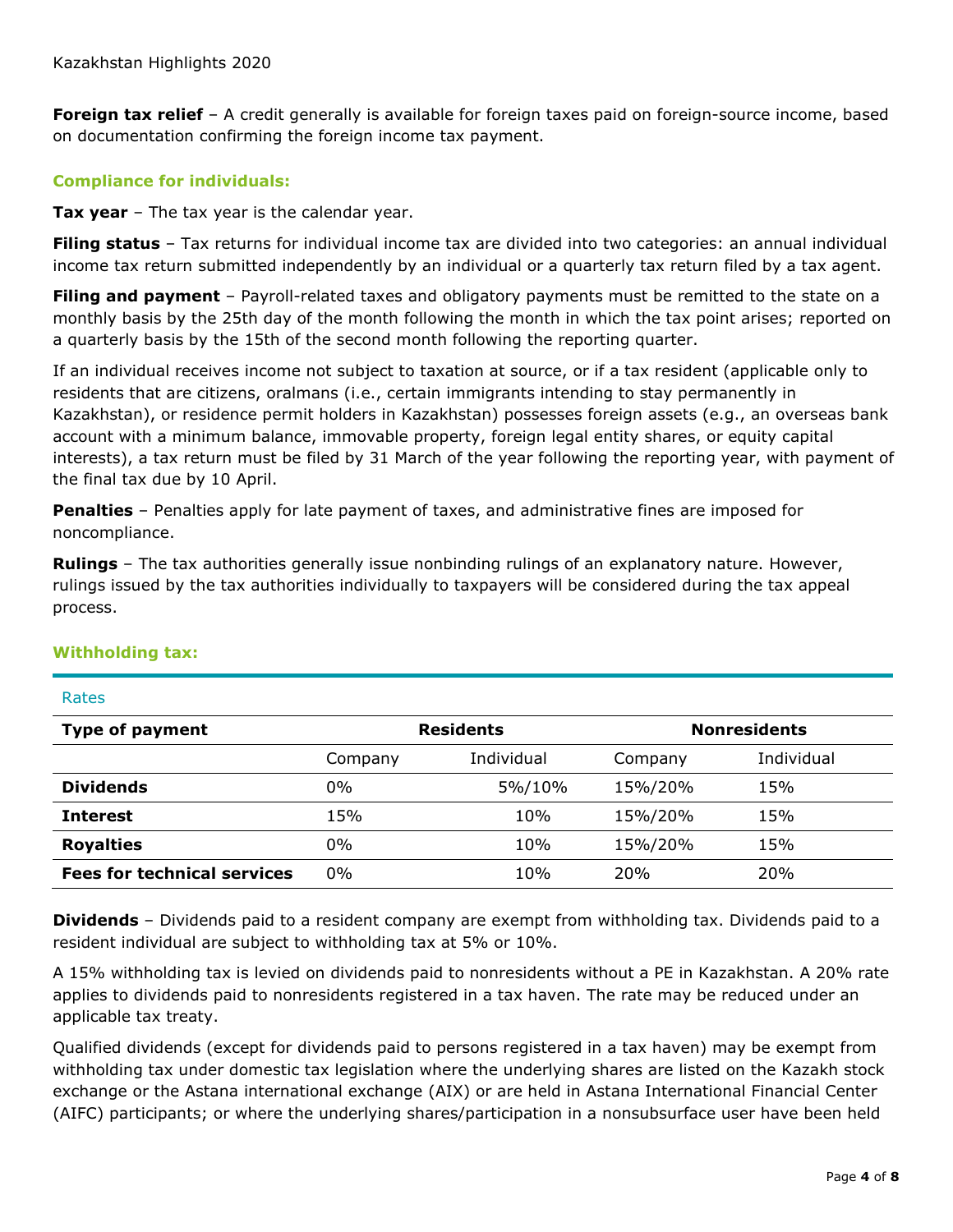by a nonresident for more than three years, and no more than 50% of the value of the nonsubsurface user is derived from subsurface use.

A domestic withholding tax exemption also is available for dividends (except for dividends paid to persons registered in a tax haven) paid by subsurface users if certain conditions are fulfilled.

**Interest** – Interest paid to a resident company is subject to withholding tax at 15%. A 10% rate applies to interest paid to a resident individual.

A 15% withholding tax is levied on interest paid to nonresidents without a PE in Kazakhstan. Interest paid to nonresidents registered in a tax haven is subject to a 20% rate. The tax rate may be reduced under an applicable tax treaty.

**Royalties** – Royalties paid to a resident company are exempt from withholding tax. A 10% rate applies to royalties paid to a resident individual.

Royalties paid to nonresidents without a PE in Kazakhstan are subject to a 15% withholding tax. A 20% rate applies to royalties paid to nonresidents registered in a tax haven. The tax rate may be reduced under an applicable tax treaty.

**Fees for technical services** – The tax code does not specifically provide a definition of technical services. However, technical service fees paid to a resident company are exempt from withholding tax. A 10% rate applies to technical service fees paid to a resident individual.

As a general rule, payments for technical services to nonresidents without a PE in Kazakhstan are considered Kazakh-source income and are subject to a 20% withholding tax. Certain technical service fees may be reclassified as royalties subject to a 15% withholding tax. The tax rate may be reduced in line with the provisions of an applicable tax treaty. A 20% rate applies to technical service fees paid to a nonresident registered in a tax haven, regardless of the nature of services provided.

**Branch remittance tax** – A PE of a nonresident foreign company is subject to a net profit tax of 15% on net after-tax income, in addition to corporate income tax. The net profit tax is payable regardless of whether net profits are remitted to the parent company. The tax rate may be reduced under an applicable tax treaty.

**Other** – A 15% withholding tax is levied on capital gains from dispositions of property located in Kazakhstan that is subject to state registration, rights or transactions that are subject to state registration, and shares/participations of resident legal entities. A 15% withholding tax is levied on capital gains from dispositions of shares/participations of nonresidents if 50% or more of the value of the shares/participations or assets of the nonresident constitute property situated in Kazakhstan. A 20% rate applies to capital gains of nonresidents registered in a tax haven. Capital gains may be exempt from withholding tax under an applicable tax treaty or under the domestic tax legislation (except for capital gains of persons registered in a tax haven) if certain conditions are fulfilled (subject to certain procedures).

A domestic withholding tax exemption may apply to capital gains from dispositions of the following:

- Shares by open auction on the Kazakh or a foreign stock exchange;
- Shares on the AIX;
- Shares/participations in AIFC participants; or
- Shares/participations in nonsubsurface users that have been held by a nonresident for more than three years and where no more than 50% of the value of the nonsubsurface user is derived from subsurface use.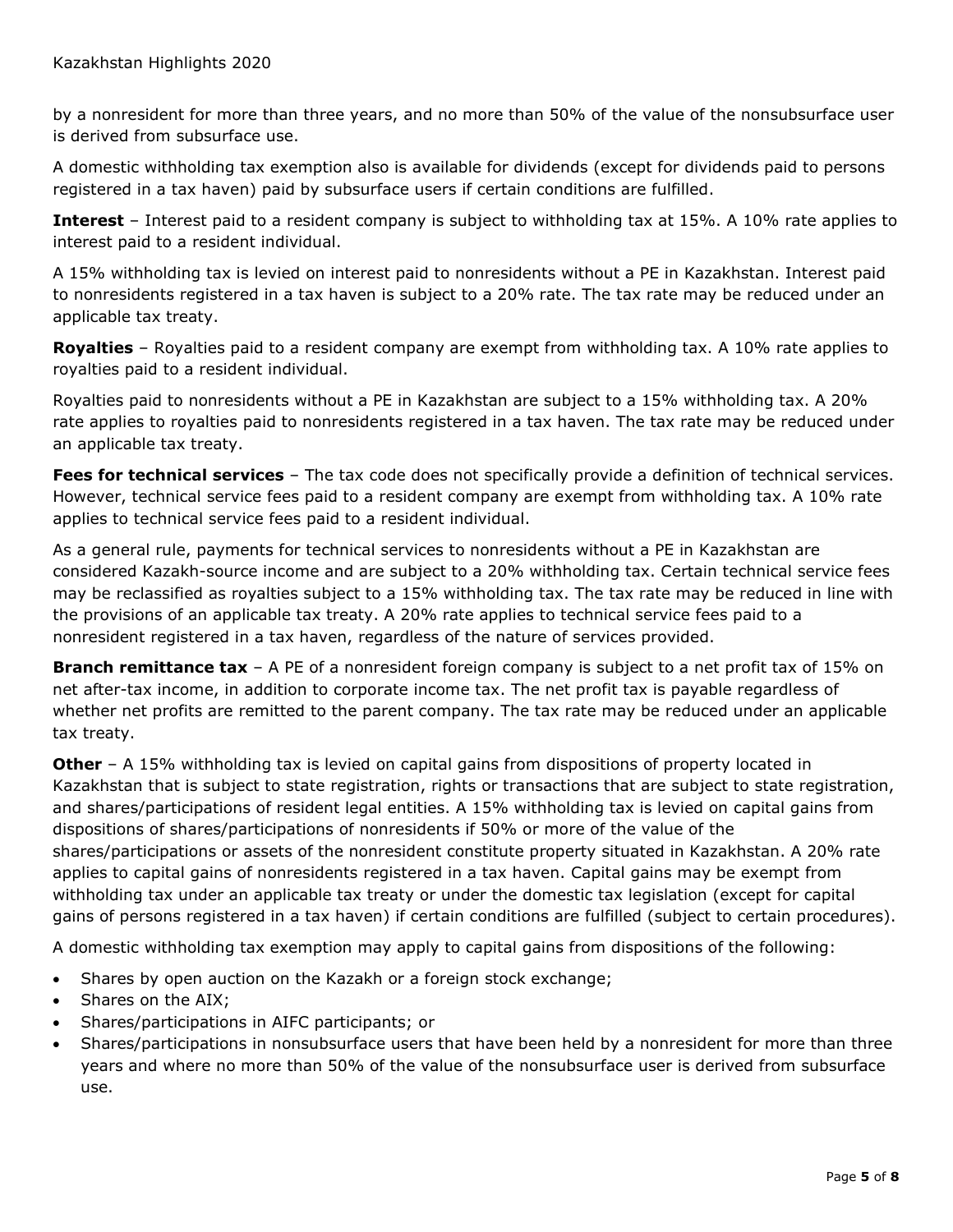A domestic withholding tax exemption also is available for capital gains (except for capital gains of persons registered in a tax haven) realized on shares/participations in subsurface users if certain conditions are fulfilled.

#### **Anti-avoidance rules:**

**Transfer pricing** – Transfer pricing regulations in Kazakhstan apply to all cross-border transactions and certain domestic transactions with related or unrelated parties. The law adopts the arm's length concept, although the definition is somewhat different from that in the OECD transfer pricing guidelines.

Kazakhstan has introduced the concept of three-tiered transfer pricing documentation requirements (i.e., master file, local file, and country-by-country (CbC) report). A notification of participation in a multinational enterprise (MNE) group may be required to be filed by qualifying MNE group members by 1 September of the year following the reporting year.

Under the three-tier documentation rules:

- The CbC report should be submitted within 12 months from the end of the reporting period (where there is an obligation to file the report) or within 12 months upon request from the tax authorities;
- The master file should be submitted within 12 months upon request from the tax authorities; and
- The local file should be submitted within 12 months from the end of the reporting period (where there is an obligation to file the report).

**Interest deduction limitations** – The deduction of interest generally is limited by a specific debt-toequity formula set by tax legislation. Deductions of interest accrued with respect to nonresident parties also are limited by the applicable market rate. The amount of interest accrued with respect to nonresident related parties in excess of the applicable market level must be recognized as a deemed dividend.

**Controlled foreign companies** – Controlled foreign company (CFC) rules apply to residents with at least a 25% shareholding or control (as defined by IFRS) in a tax haven entity or an entity that is taxed at an effective tax rate of less than 10%. The government has issued a list of tax haven jurisdictions. Kazakh residents holding shares or control in CFCs are required to include CFC profits proportionate to their shareholding or control in their aggregate annual income.

**Hybrids** – There are no anti-hybrid rules.

**Economic substance requirements** – There are no economic substance requirements.

**Disclosure requirements** – Tax residents (both individuals and legal entities) are required to notify the Kazakh tax authorities of a direct, indirect, or constructive participation in (control over) a CFC.

A notification of participation in an MNE group may be required to be filed by qualifying MNE group members subject to CbC reporting requirements (see under "Transfer pricing").

**Exit tax** – There is no exit tax.

**General anti-avoidance rule** – There is no general anti-avoidance rule.

### **Value added tax:**

| Rates                |       |
|----------------------|-------|
| <b>Standard rate</b> | 12%   |
| <b>Reduced rate</b>  | $0\%$ |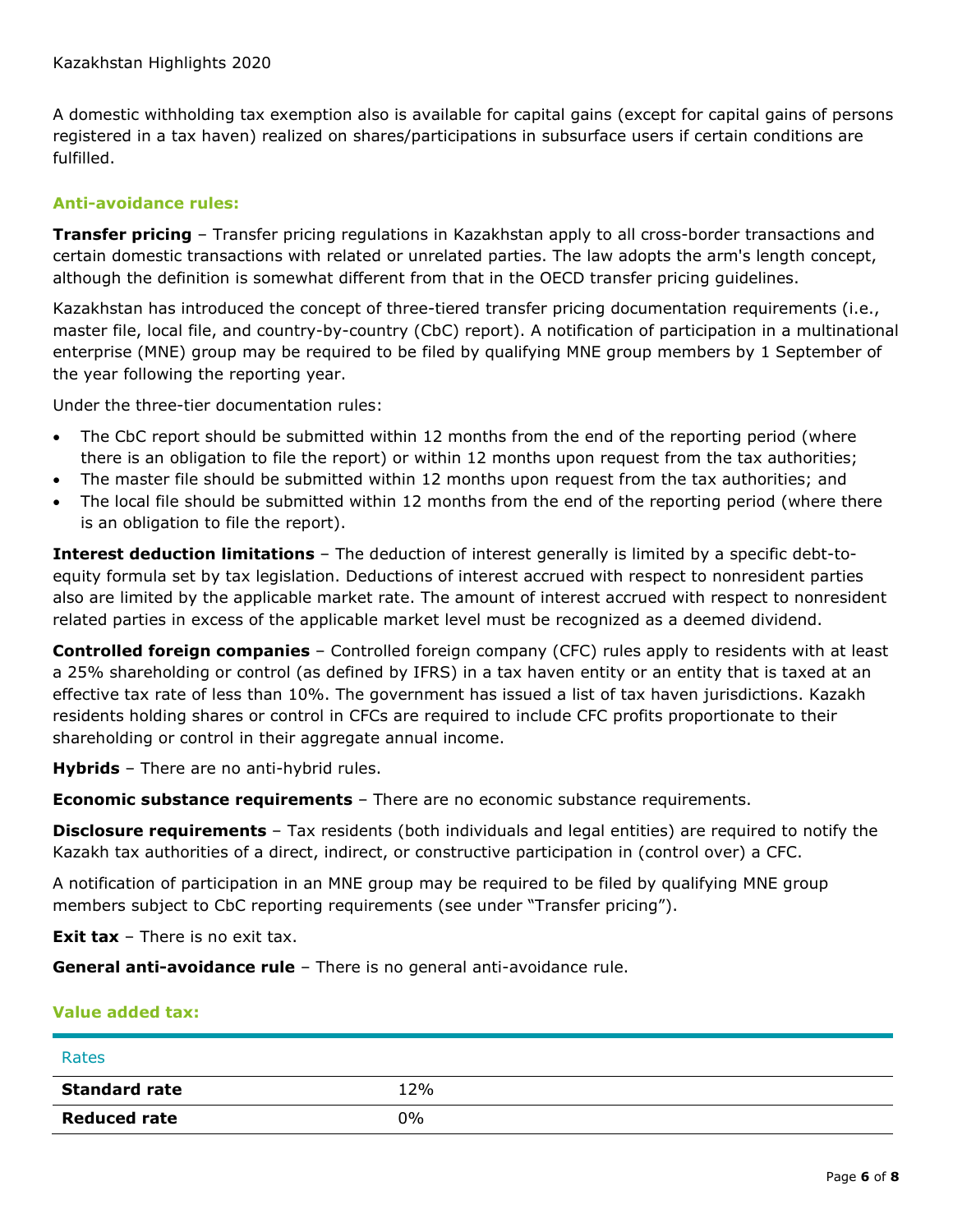**Taxable transactions** – VAT is levied on the supply of goods, works, and services, as well as on imports. A reverse-charge VAT applies on supplies of works and services by nonresidents, if the place of supply is deemed to be in Kazakh territory, except for certain cases (such as VAT-exempt supplies, etc.).

**Rates** – The standard rate is 12%. A 0% rate or exemption applies in certain cases.

**Registration** – Registration is compulsory for companies whose turnover exceeds KZT 79,530,000 in a calendar-year period. Otherwise, registration is optional.

**Filing and payment** – Payment is due by the 25th day of the second month following the reporting quarter. VAT and related turnover must be reported on a quarterly basis, by the 15th day of the second month following the reporting quarter. A two-week extension may be obtained for electronically filed tax returns.

### **Other taxes on corporations and individuals:**

Unless otherwise stated, the taxes in this section apply both to companies and individuals and are imposed at the federal level.

**Social security contributions** – Employed individuals (Kazakhstan citizens and residents) are required to make pension fund contributions at a 10% rate (the monthly base is capped at KZT 2,125,000). The employee deduction for social medical insurance (OSMI) is 1% (the monthly base is capped at KZT 425,000), which applies to Kazakhstan citizens, residents, and Eurasian Economic Union (EEU) citizens.

Employers must pay a social tax at a 9.5% rate. Employers are required to make pension fund contributions (for Kazakhstan citizens and residents) at a 5% rate (this is in addition to pension contributions made by an employer for the benefit of employees whose professions fall under the established list of works with harmful/hazardous working conditions). Employers must make OSMI contributions (for Kazakhstan citizens, residents, and EEU citizens) at a rate of 2% (the monthly base is capped at KZT 425,000). The employer also must make social security contributions at a 3.5% rate (the monthly base is capped at KZT 297,500) for Kazakhstan citizens, residents, and EEU citizens.

**Payroll tax** - See above under "Social security contributions."

**Capital duty** – There is no capital duty.

**Real property tax** – Property tax is levied on immovable property located in Kazakhstan at progressive rates ranging from 0.1% to 1.5% for legal entities, depending on a taxpayer's activities. The applicable rate of property tax for individuals varies from 0.05% to KZT 2,946,600 + 2% x (property value minus KZT 450 million) on the value of the object of taxation.

**Transfer tax** – There is no transfer tax.

**Stamp duty** - No standalone stamp duty regime exists. However, the authorities may impose a levy on various legal actions, such as the issuance of documents by state bodies.

**Net wealth/worth tax** – There is no net wealth/worth tax.

**Inheritance/estate tax** – There is no inheritance/estate tax.

**Other** – Corporate taxpayers undertaking licensed activities to extract mineral resources in Kazakhstan are subject to a specific subsurface user taxation regime, which includes the excess profit tax (see under "Surtax," above), mineral extraction tax, and rent tax on exports, in addition to bonuses payable upon signature of license agreements. As from 1 January 2019, the bonus that formerly was payable upon confirmation of commercial discoveries is abolished.